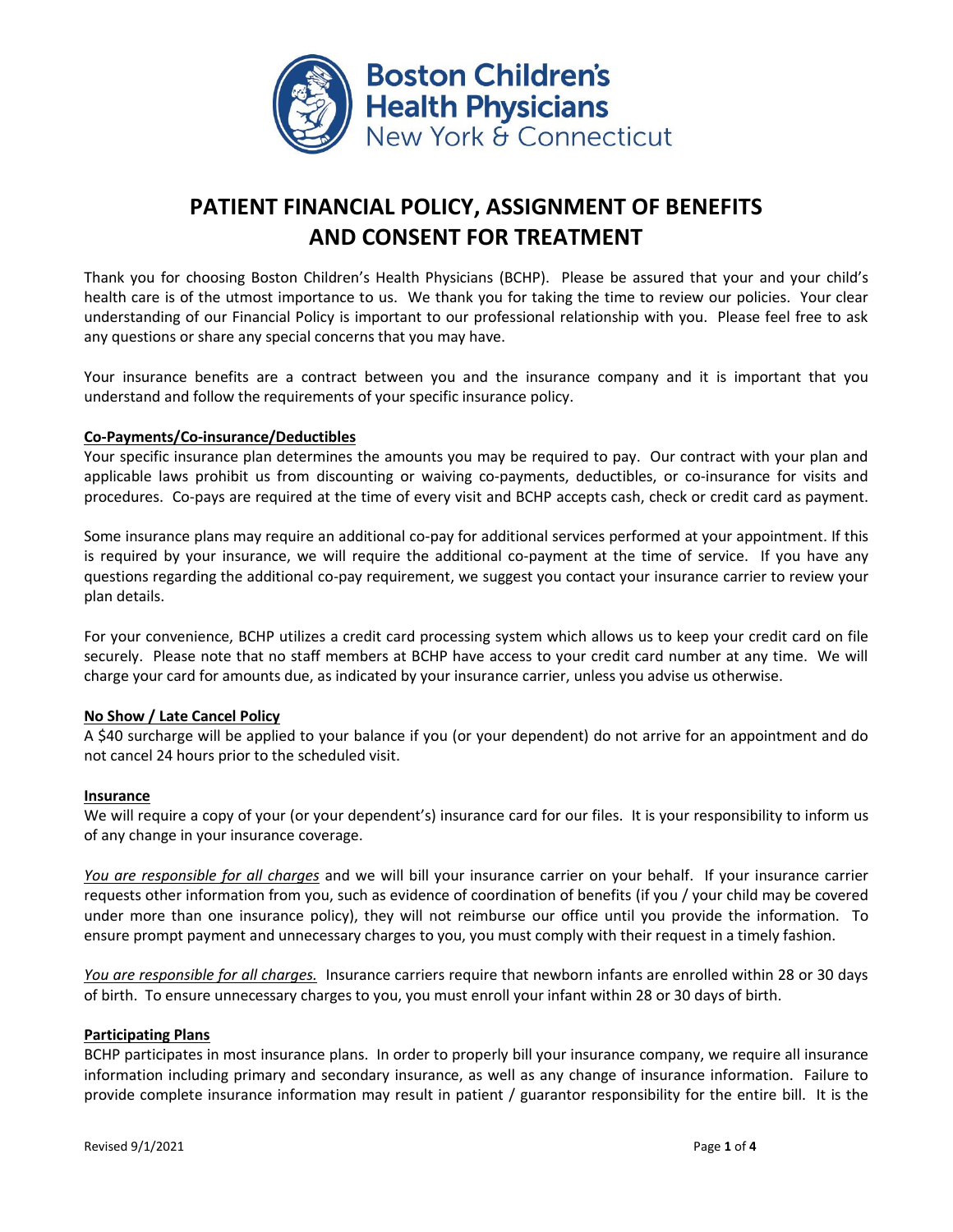insurance company that makes the final determination of your eligibility and benefits and you are responsible for any co-insurance, deductibles, or non-covered services not paid by your insurance.

#### **Non-Participating Plans**

If we are out of network for your insurance and your insurance will be paying you directly, we expect payment at the time of service unless other arrangements have been made prior to the visit.

#### **Referrals and Authorizations**

For the insurance carriers with whom BCHP is contracted, it is our policy to implement and follow the referral and prior authorization guidelines set by the carrier. We will make every effort to inform you of your insurance requirements, however, it is ultimately your responsibility to know and understand what is required by your specific policy.

Specific information regarding authorization requirements can be found in your policy benefits, but if you have questions, please reach out to the member services number printed on the back of your insurance card. When a referral or prior authorization is required (i.e., when you need to see a specialist), you must obtain one from your assigned Primary Care Physician (PCP) or by calling the member services department on the back of your insurance card, **prior to your appointment**. Many plans require authorization to see a primary care physician **other than** the primary care physician already on file with your plan.

If the authorization is not provided, you may be asked to reschedule your appointment until one is obtained or to call your carrier before you are seen. Failure to follow insurance guidelines may result in you being financially responsible for the full charges for services rendered.

#### **Self-Pay**

Payment is expected at the time of visit unless other arrangements have been made with the office manager prior to the visit.

#### **Annual Visits**

Before making annual physical appointments, it is your responsibility to check with your insurance company regarding whether the visit will be covered as a well visit. Not all plans cover annual physicals.

#### **Non-Covered Services**

We pride ourselves on providing exceptional, state-of-the-art medical care and extended services for our patients. We offer many health screenings that are recommended by the American Academy of Pediatrics and our providers. Some insurance companies choose not to pay for recognized service codes and apply these services to a patient's deductible.

Any non-covered service is your responsibility. This can include but is not limited to hearing screens, vision screens, lab work, and developmental screening; even when they occur at a well visit. If not covered, you will be responsible for those charges according to your benefits plan. Plans differ within each insurance company, so it is impossible for us to know what routine health screenings your plan will or will not cover.

#### **Off Hours / Weekends / Holidays**

There will be an additional charge / code submitted to your insurance company for patients seen on Saturdays, Sundays, federal holidays, and after normal business hours on weekdays. We are required by law to report all the charges for services provided. Some insurance companies cover the charge in full, and others assign all or part to the patient. If you have any questions about your specific plan's coverage, please discuss it with your insurance company. As plans within the same company differ, it is impossible for us to know in advance if there will be any patient responsibility.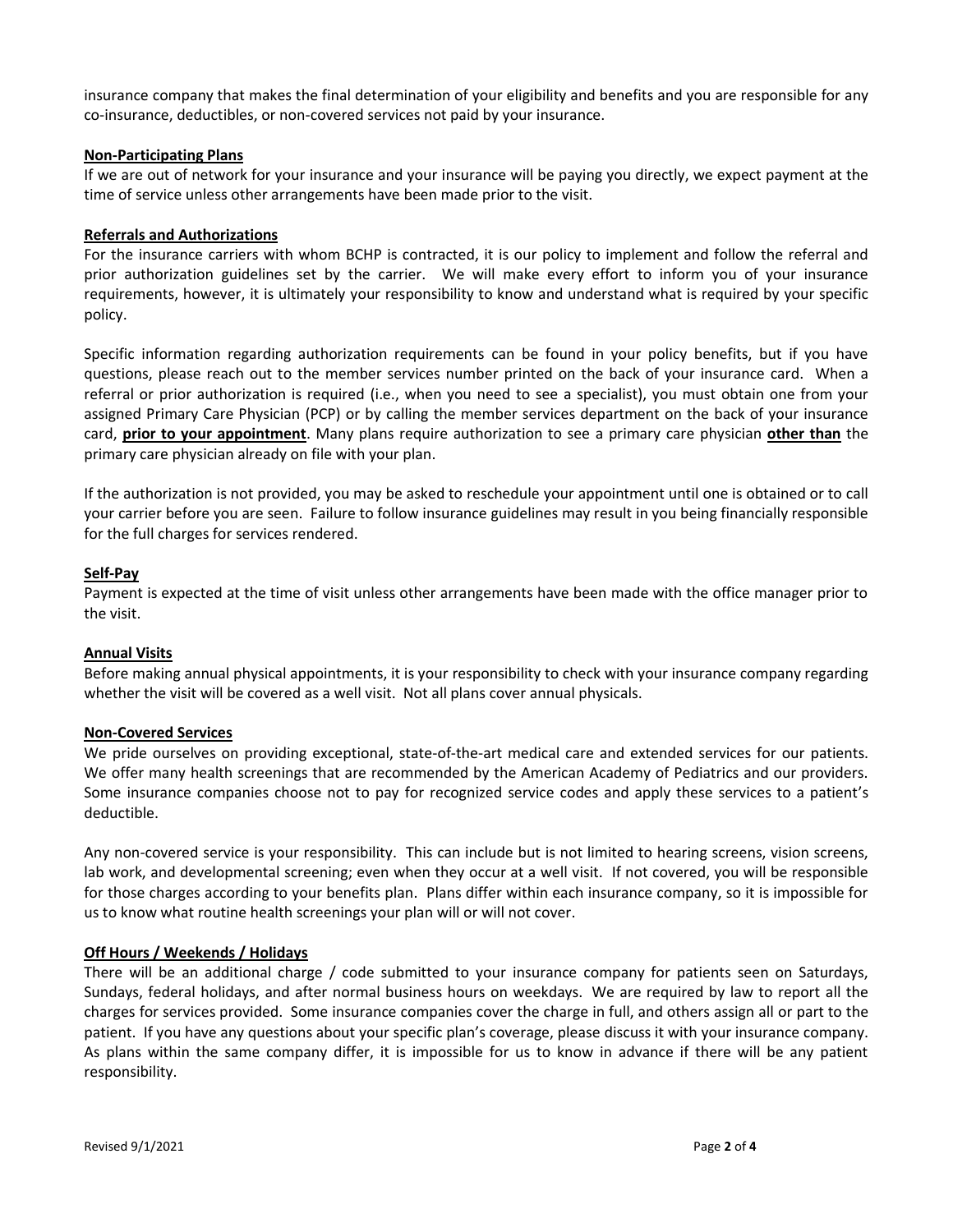#### **High Deductible Plans**

For high deductible insurance plans, we may require a deposit towards your policy deductible requirements. You will receive a statement for any outstanding balances owed for services provided.

# **Divorce / Separation**

BCHP is not a party in divorce or separation decrees, or in child support arrangements. We bill one guarantor at one address. We do not handle billing or insurance coverage disputes between parents. In situations of divorce or separation of parents or guardians, the individual bringing in the child for services will be held financially responsible for any unpaid charges on the account.

#### **Financial Hardship**

We realize families may experience financial difficulty from time-to-time and we want to always be here to care for your children. Please contact our office manager to discuss payment options.

# **Continued on next page**